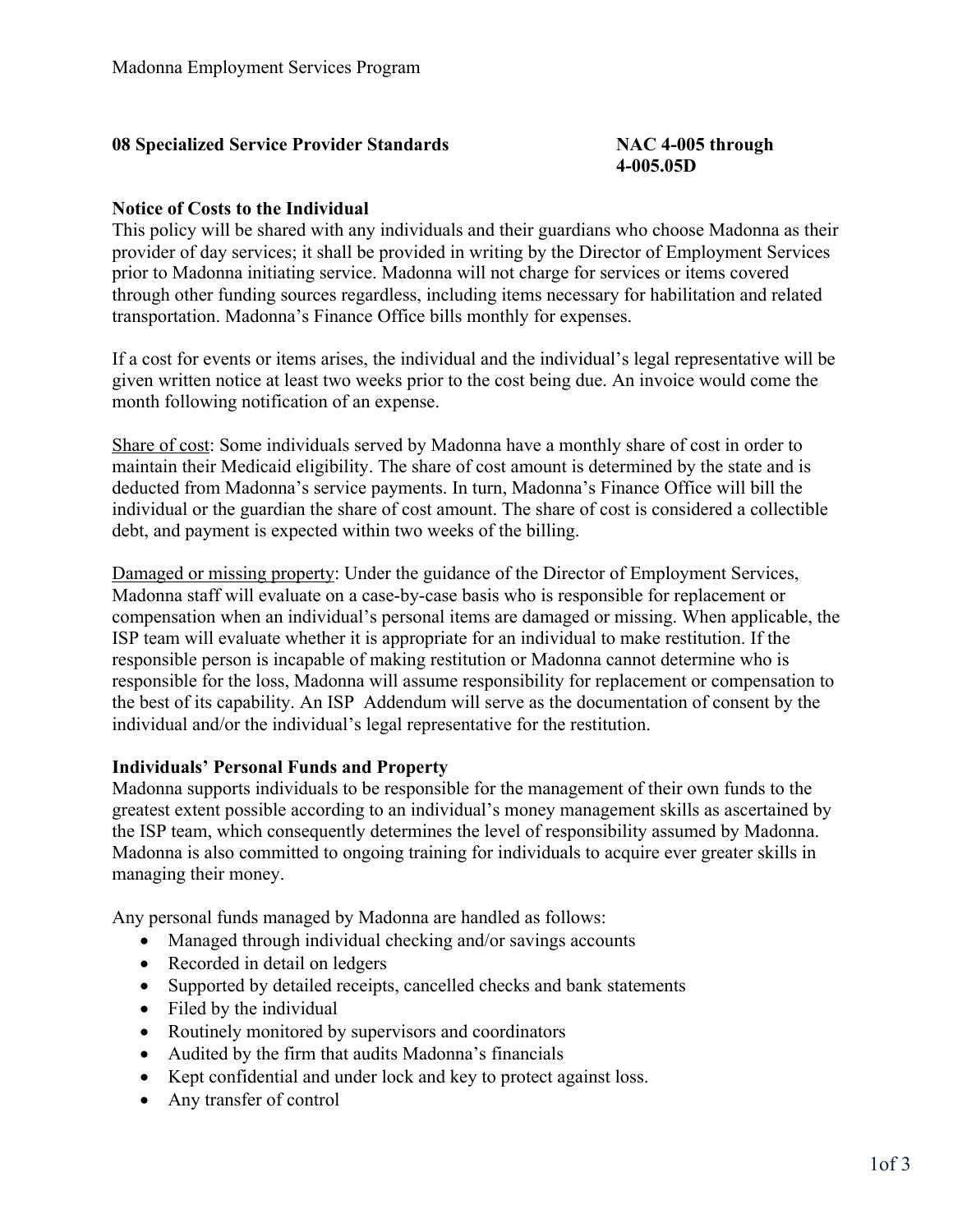- o Must not be for convenience of staff or substitute for habilitation;
- o Must be temporary;
- o Must be based on the individual's choice to the extent possible;
- o Must not be transferred to another entity and the individual must not be charged for the service.

Abuse of an individual's funds includes use of funds not in the interest of the individual, theft, fraud, embezzlement, expenditures for staff benefit or for goods and services not appropriate to the individual, "borrowing" an individual's funds or failure to keep adequate records. Consequences are as follows:

- The supervisor shall investigate any suspected abuse of funds
- A suspected staff member may be relieved of duty during the investigation
- Alleged infractions shall, if need be, be reported to appropriate legal authorities; staff who commit theft will be subject to criminal prosecution and could be liable for a civil action.
- Abuse of funds shall result in disciplinary action; thefts of funds if proven shall always result in dismissal
- An individual's funds shall be reimbursed: the perpetrator will be required to repay the amount; court action to recover the funds will be initiated; if recovery proves to be impossible, Madonna will reimburse the individual for the amount taken.
- If an individual's funds are abused by someone other than staff, the case will be taken to the appropriate legal authorities.

Bank records, ledger sheets, and personal property forms available at therapservices.net shall be used to accurately track and report an individual's funds down to the penny, with no rounding off. Financial documents are confidential and will be stored under lock and key or electronically with secure password protection for six years from the date of an internal audit, at which time they are offered to the individual or guardian.

The maximum cash on hand for any individual is \$75.00. All transactions shall be recorded as noted above with receipts verifying any and all expenditures. Cash on hand is counted every time money is used or handled. Receipts must be kept in secure files and must show name of vendor, correct date of purchase, exact amount of purchase, and the item(s) purchased. Reconciliation must show that records and receipts correspond perfectly. Any time a discrepancy is noted, an incident report must be filed with the supervisor, who will determine who is responsible for reimbursing the individual; if that is impossible to determine, Madonna will reimburse the individual. Supervisors are to conduct a monthly review that show balances are correct, transactions are properly recorded, deposits are timely, all receipts are present, receipts and records match, and purchase over \$75.00 have prior approval of the individual or guardian.

**Support in Managing Financial Resources**: As much as possible, Madonna avoids situations in which adults we serve use their own funds while at the same time budgeting program funds so they can learn to handle money, make purchases, and balance an account. In the rare occasion when an individual's personal funds might be used and the individual does not have the skills necessary to manage his/her financial resources, Madonna staff assists the individual in handling